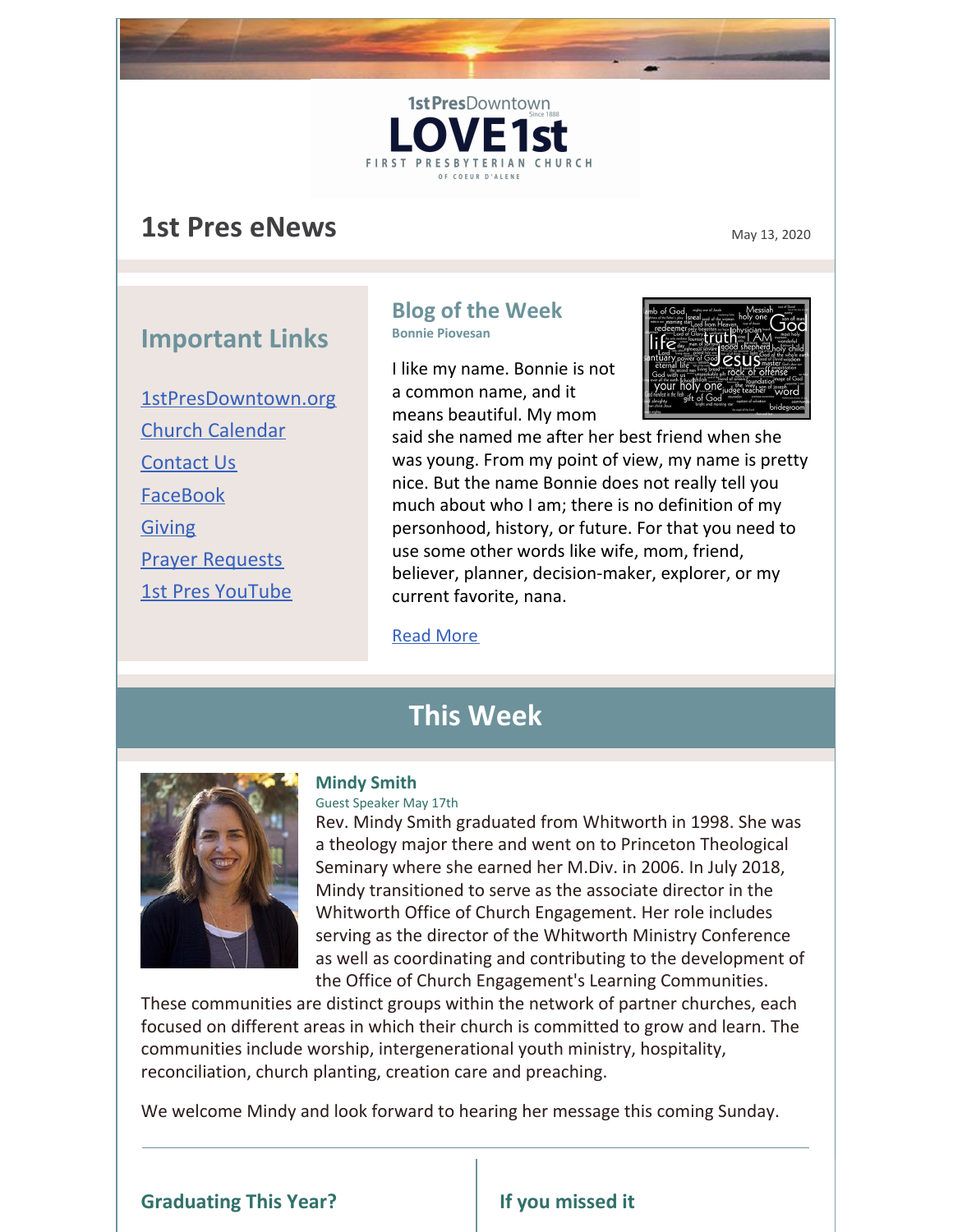We'd like to honor our 2020 graduates. If you or someone you know is graduating from high



school or collage, please call the church office and give their name and information to our amazing receptionists!



Session appointed a COVID-19 Task Force to help navigate the many details of safely

reopening the church. The Task Force needs your help with a simple 5 question survey. Please take a few minutes to answer the survey and assist the Task Force and Session to navigate the challenges of reopening the church.

### **Please** Take the [Survey](http://survey.constantcontact.com/survey/a07eh378yvgka4k17hh/start) Now!



### **Meeting Remotely**

We will continue with our pre-recorded service on our YouTube channel for this Sunday, May 17th. The Session appointed a COVID-19 Task Force which will continue to provide guidance as to when we can transition back to live stream services from the church Sanctuary.

### **... Listen to Sunday's Service**

This past Sunday we heard from Terry McGonigal, Directory of



Whitworth University's Office of Church Engagement.

The service began with a special treat of an outdoor prelude from Ray and Craig, followed by our opening hymn. Tom Richards led us in praise worship . Yvette Wyatt led us in prayers and church news. We concluded with an update and prayers from Tyson Malo of Ninos Con Valor, Bolivia.

All brought to you by our wonderful team, again artfully compiled into a final production by Tech Director Connor Harris.

Watch this service or any of our past [services.](http://r20.rs6.net/tn.jsp?t=y56g5labb.0.0.rook9gdab.0&id=preview&r=3&p=https%3A%2F%2Fwww.youtube.com%2Fchannel%2FUCCfruZriuZfS2hVar79nXbQ)

# **Church News**

# **Visiting the Church Office ... for now**

As we slowly move toward our new normal, the office staff will continue to mainly work from home. If you need to stop by the church, please call the office to schedule an appointment so we can make sure whomever you need to visit is available.

# **Pastor Sumey's Summer Reading List**

Craig has a huge reading list to start getting through during the first part of his Sabbatical. If you want to read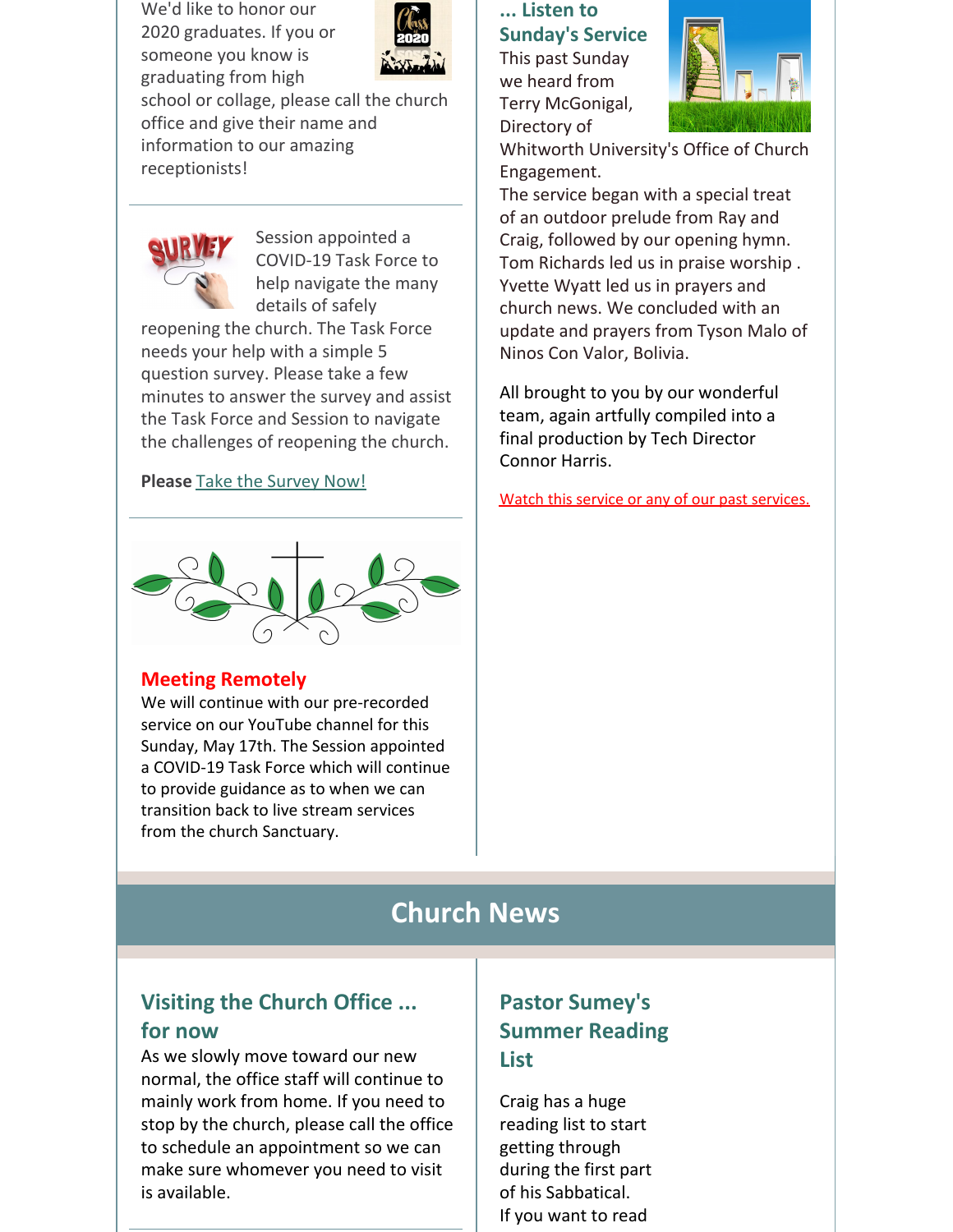

# **Serving Those Who Serve**

Help Us Find Those

in Need

CDAIDE is providing resources and emergency financial assistance to those who live or work (currently or within the last three months) in restaurants and hotels in the Coeur d'Alene/Hayden/Post Falls area and have been affected by COVID-19.

If you know of someone in this situation, please let them know that an owner or manager can refer them to CDAIDE resources

at [https://www.cdaide.org/refer-care](http://r20.rs6.net/tn.jsp?t=y56g5labb.0.0.rook9gdab.0&id=preview&r=3&p=https%3A%2F%2Fwww.cdaide.org%2Frefer-care).

## **Session Update - Reminder** Decision though May 31

Our Session met Tuesday, May 5th to discuss the 1st Pres position on social distancing in compliance with the State of Idaho's response to the COVID-19 virus. With guidance from the Presbytery:

Plan

- Meet remotely with pre-recorded online streaming for Sunday, May 10th and 17th.
- Transition to livestream services from the sanctuary, with only worship leaders and needed staff in the sanctuary.
- Session approved the formation of a COVID-19 Task Force to navigate the many details of reopening the church.
- Ongoing Session re-evaluation every 2 weeks.

along, he's put together a reading list of books and articles for you (don't worry, it's much, much shorter than his) so you can read and think alongside Craig. **[Download](https://files.constantcontact.com/1d935adc001/1abf8692-150f-4ac3-9390-c817944dc3ce.pdf) the reading list.**



Also, watch your inbox for a weekly

video blog from him, where he takes 10 minutes to share with you what he's learning, the questions he's asking, and things he's thinking.

# **2020 College Scholarship Application - New Due Date!** *Due Sunday, May 31st*



All scholarship applications need to be received no later than May 31st . Please email your application

### to **[Stephanie](mailto:bookkeeperfirstprescda@gmail.com) Rogge**

(bookkeeperfirstprescda@gmail.com). You can also mail applications directly to the church.

If you don't have the application, it can be found here: **[Scholarship](http://r20.rs6.net/tn.jsp?t=y56g5labb.0.0.rook9gdab.0&id=preview&r=3&p=http%3A%2F%2Fwww.1stpresdowntown.org%2Fed-scholarship-application%2F) Application**

As always, if you have any questions, don't hesitate to call the office: 208.667.8446

# **Youth Update**

# **Notes from Steve Director of Youth Ministries**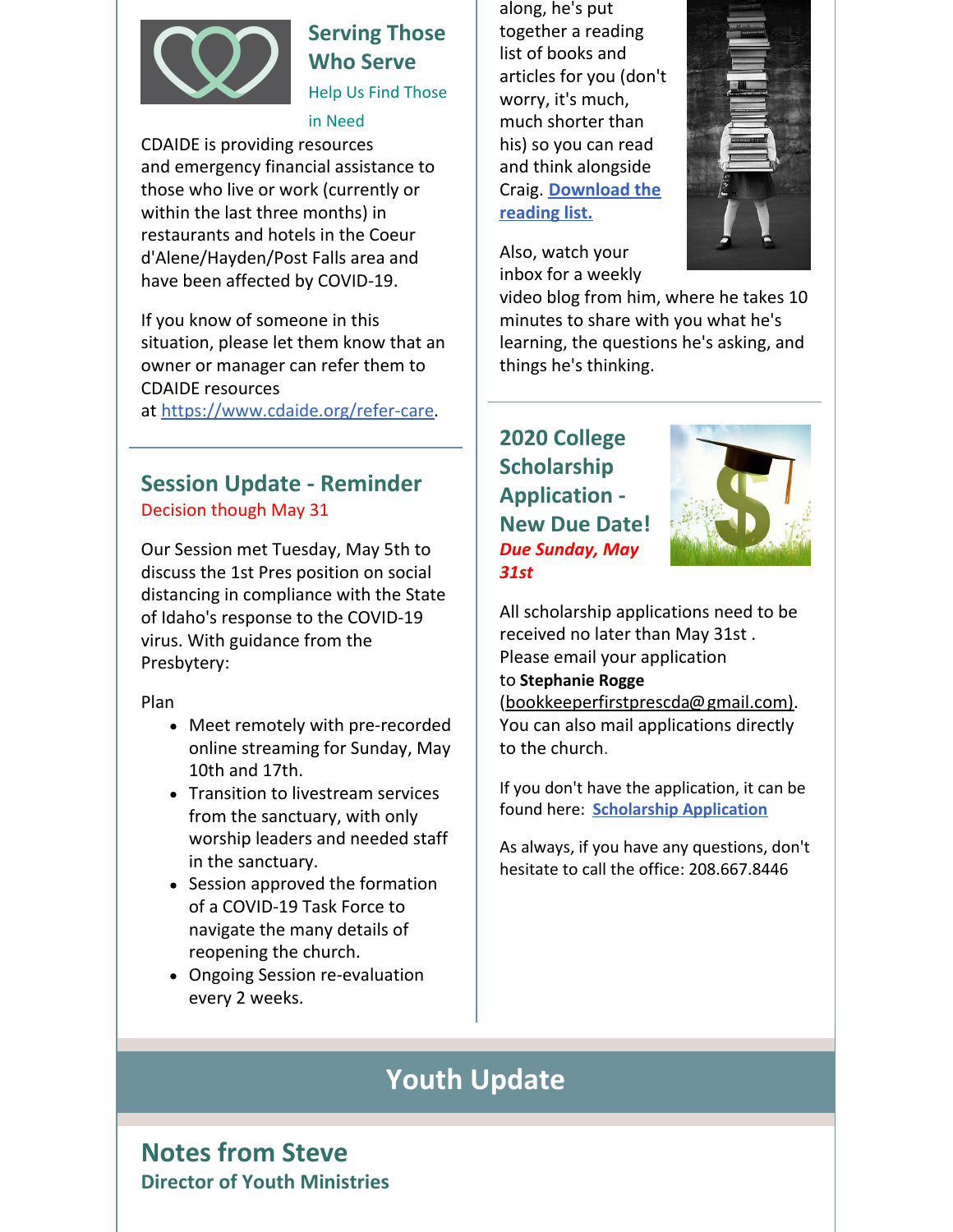"Those who sow in tears shall reap in joy!"

*- Psalms 126:5*

### **Let's Zoom!**

I have sooo much fun playing our new invention - Pictionary/Charades. We let whoever's turn it was choose what they wanted to do. We laugh ' til it hurts!

Join Zoom Meeting: Link [Here](https://us02web.zoom.us/j/523636452?pwd=RGgxNkhNT3pRZnFWVFZnNThVblpMQT09)

Meeting ID: 523 636 452

Password: 1234567



### **Free At Last - the Camping Trip -** *Register Now!*

Let's celebrate our freedom together! We will be having tons of fun but we will also be learning cool tools for navigating our way to God through all of life's obstacles even unexpected uproars like COVID-19. What a great way to kick-off summer - *please plan on coming if you can!!!*

**Where:** Priest Lake, Lionhead campground, group site

**When:** June 8 - June 11 (assuming we are opened back up by then)

**Cost:** \$50/child (with discounts for siblings and scholarships available)

**Registration:** Link [Here](https://1stpres.churchcenter.com/registrations/events/419932)

**Registration deadline: May 17** (we need commitments asap!)

### **Scavenger Swag**

Your young ones have

proven themselves adept at hauling in the loot! I have Amazon gift cards to give out. I can give these via email, but with this round of rewards I wanted to deliver them in person. If your child has been attending Zoom meetings and you'd rather they received their reward via email just let me know, otherwise I will text first, then drive by and leave your gift on the doorstep, then wait in my car for a second. If you want to chat for a minute come out - otherwise I will drive off and you can start spending the loot!

### **Digging Deeper - for high schoolers!**

Is your child interested in learning more about God - in a more focused and mature manner? Youth group is a lot of fun, and there are a variety of interest levels amongst the kids. I want to create an avenue for any who want to really get into the things of God at a higher level. This would be an at-yourown-pace mentored study for those who want to take this step in their Christian growth. Let me know if you think this is your child.

### **Camp Spalding**

We have discount codes available for Camp Spalding. If you are interested in attending camp this summer let me know.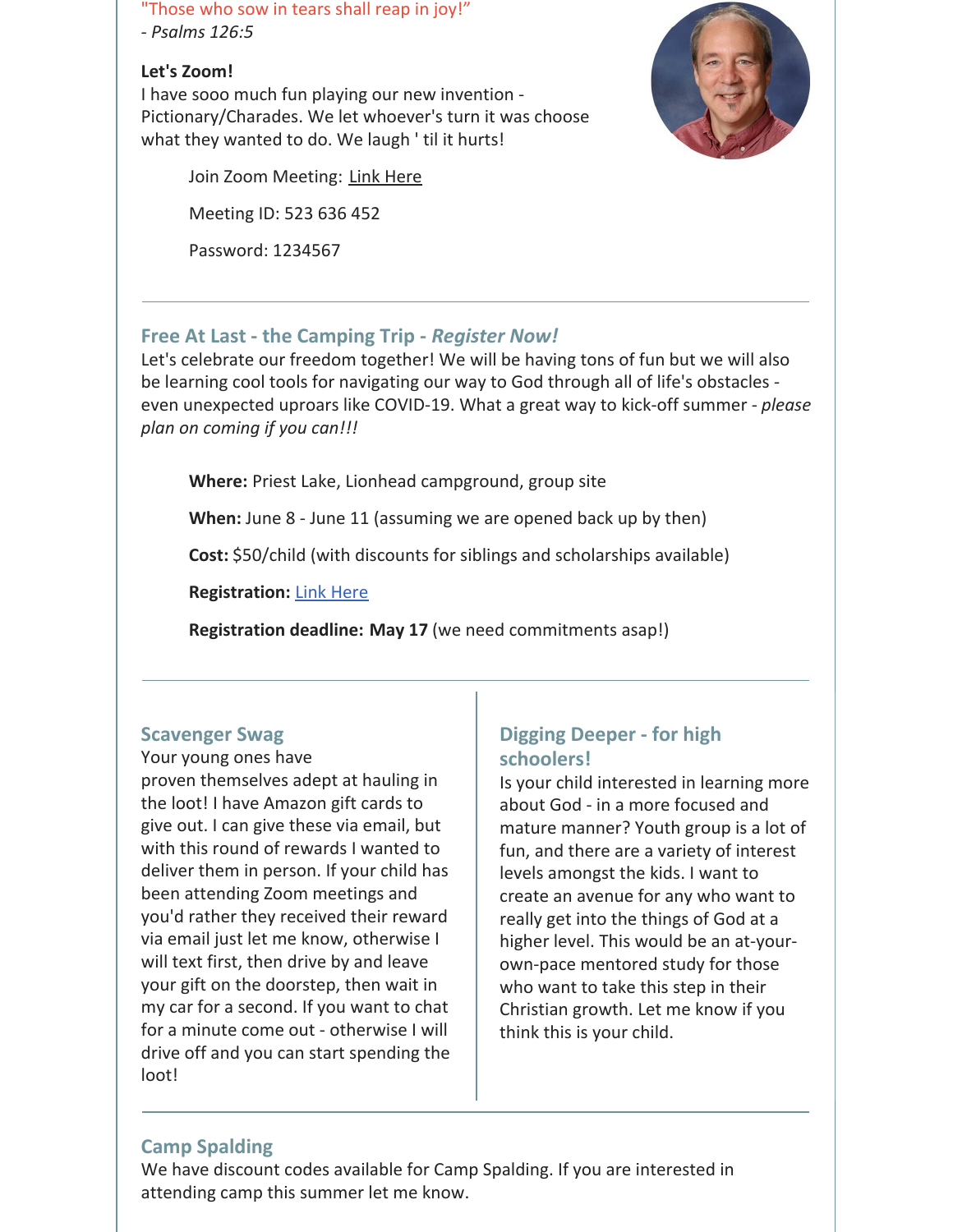*As always, I am available with any questions, concerns or prayer requests!*

Steve

[steve@1stpresdowntown.org](mailto:steve@1stpresdowntown.org) or 208.816.8122

# **Children's Ministry**

Hi Families,

### **Zoom Connect and Learn**

**Preschool - 1st Grade Challenge:** Find something that God created and bring it on our Zoom to "show and tell."

**Preschool - 1st Grade Connect and Learn** Time: May 13, 2020 01:30 PM

Join Zoom Meeting: Link [Here](https://zoom.us/j/95885943965?pwd=L0R0UVFHOUZLQTlnMlJ4dVZRQ3NnQT09) Meeting ID: 958 8594 3965 Password: 6V4RGa

**2nd through 5th-grade Challenge:** On May 13th, during our Zoom meetings, we will be talking about how we are all unique, gifted, and special. I would encourage your child to think about one thing they consider a talent or unusual thing about themselves to share with the group.

**2nd and 3rd Grade Connect and Learn** Time: May 13, 2020 02:00 PM

Join Zoom Meeting: Link [Here](https://zoom.us/j/98771849097?pwd=bkRBQmpXaU10ZDAxRHhDdmNCUWpkdz09) Meeting ID: 987 7184 9097 Password: 6V4RGa

**4th and 5th Grade Connect and Learn** Time: May 13, 2020 02:30 PM

Join Zoom Meeting: Link [Here](https://zoom.us/j/93104141571?pwd=cHRZVS9sMmtickNXSTBjMVJhbEk2Zz09) Meeting ID: 931 0414 1571 Password: 6V4RGa

### **5th Grade Transition**

5th Grade Transition Zoom Meeting for parents and students Time: May 13, 2020 05:30 PM Pacific Time (US and Canada)

Join Zoom Meeting: Link [Here](https://zoom.us/j/91900249650?pwd=aDJjUlBYaStqK0ZRQTEzZi9sN0x5dz09) Meeting ID: 919 0024 9650 Password: 6hPWYS

It is hard to believe it is already the time to begin talking about the transition from 5th grade to middle school within the church! We have eight 5th graders that will be moving

### **Camping Trip Details and**

**Registration** for Incoming 5th Graders and their Families

### **Free At Last - the Camping Trip -** *Register Now!*

Let's celebrate our freedom together! We will be having tons of fun but we will also be learning cool tools for navigating our way to God through all of life's obstacles - even unexpected uproars like COVID-19. What a great way to kick-off summer - *please plan on coming if you can!!!*

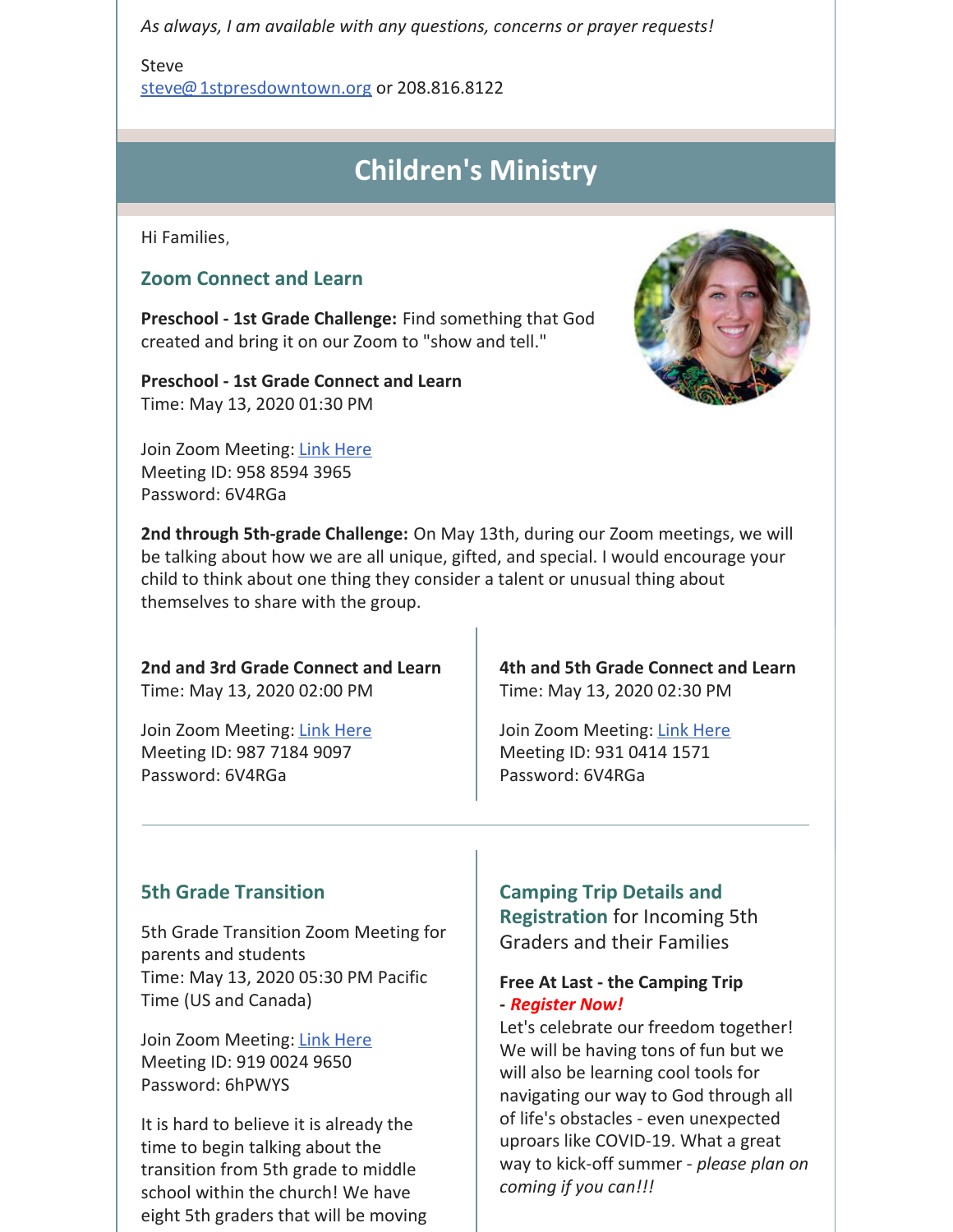onto the youth group. Steve, the summer interns, and I have come up with a plan for a (hopefully) seamless transition.

### **Transition Plan:**

- **Wednesday, May 20th**, from 5:30-6:15 just the 5th graders to join us on Zoom
- **Wednesday in May, 27th** the incoming 6th graders will be invited to either join the youth group in-person (if Idaho guidelines permit) or on the regularly scheduled youth group zoom meeting

The idea behind the Zoom meetings is to build a sense of community within the 5th-grade cohort. We will talk about fears and expectations as well as just getting to know each other better. Beyond this introduction to youth group, Steve is setting up a camping trip for the youth group (depending on state guidelines). All incoming 5th graders and their families would be invited to attend, so tentatively mark June 8th - June 11th on your calendars!

Please reach out if you have any questions regarding our plans to transition the 5th graders into the youth group.

**Where:** Priest Lake, Lionhead campground, group site

**When:** June 8 - June 11 (assuming we are opened back up by then)

**Cost:** \$50/child (with discounts for siblings and scholarships available)

### **Registration:** Link [Here](https://1stpres.churchcenter.com/registrations/events/419932)

**Registration deadline: May 17** (we need commitments asap!)

### **Save the Date**

- Every Wednesday for all ages: Zoom Meetings
- Incoming middle schoolers: Zoom Meetings May 13, May 20, May 27th
- Blessing of the Bikes June 7th, 2:30 pm
- Youth Camping Trip (incoming middle schoolers and family) June 8th June 11th
- Summer Kick off BBQ, Yard Games, and Volunteer Appreciation. June 20th, 4:00 pm

Stay well,

Carley [Carley@1stpresdowntown.org](mailto:Carley@1stpresdowntown.org) or 208-215-5337

**Groups & Gatherings**